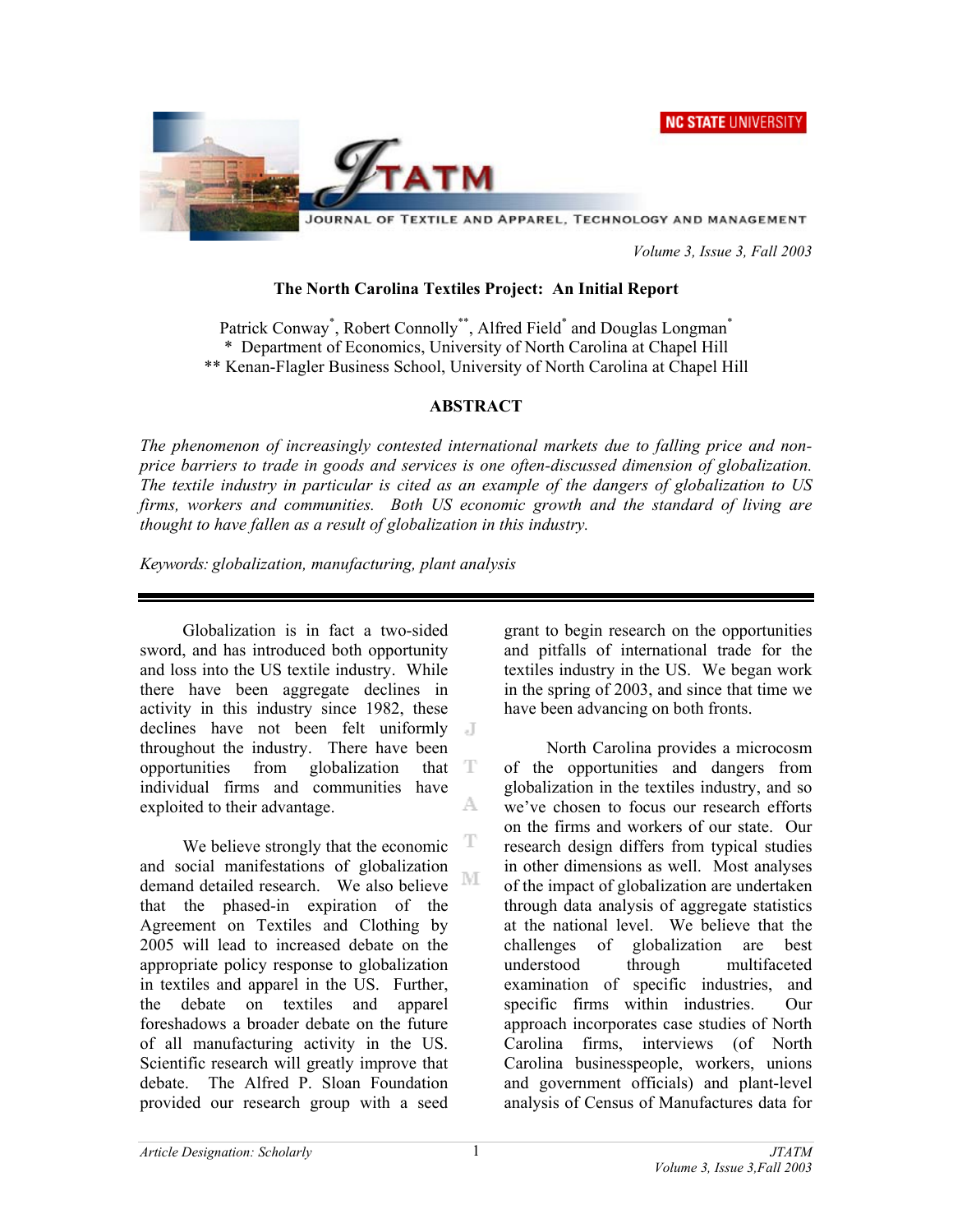North Carolina firms with the typical aggregate data analysis. This will permit us to identify those industry-level components that heighten globalization pressures on the US textiles and apparel industries, and those firm-level choices in North Carolina that have turned those potential losses into opportunity. We will also be able to identify the characteristics of those plants in which labor fared best, and worst, in the industrial response to globalization.

At the firm level, we have interviewed executives at a number of textile firms in North Carolina, as well as government officials and industry analysts. We have assembled an electronic survey to be administered to textile firms throughout the state that should be online by the beginning of December. Our statistical analysis has progressed as well.



 $\overline{\mathbf{J}}$ 

T

#### **North Carolina textiles**.

As the figure above illustrates, the  $T$ textiles sector has contributed strongly to total manufacturing output in North Carolina. It reached a recent peak in 1992, when textiles production represented 16 percent of total manufacturing production. M This is appreciably higher than the US average of just over 2 percent of total manufacturing in textiles. Apparel production has also been more important in North Carolina manufacturing than in the US as a whole, although there the difference is less pronounced. The recent peak for apparel as a share of manufacturing occurred in 1992 in North Carolina, with just over 4 percent of the total.  $<sup>1</sup>$ </sup>

When the employment picture is examined, however, the story is a bit different. The state of North Carolina has shared disproportionately in both growth in production through the 1990s and ongoing reductions in employment. The growth in textiles production until 1994 was a stimulus to the state economy. In employment, between 1977 and 1997, nearly 82000 jobs were eliminated in North Carolina textiles, whether through mill closings or substitution of labor-saving machinery.<sup>2</sup> This occurred even as production was rising. The following figure illustrates the trends in employment in North Carolina and the US from 1989 to the present.

2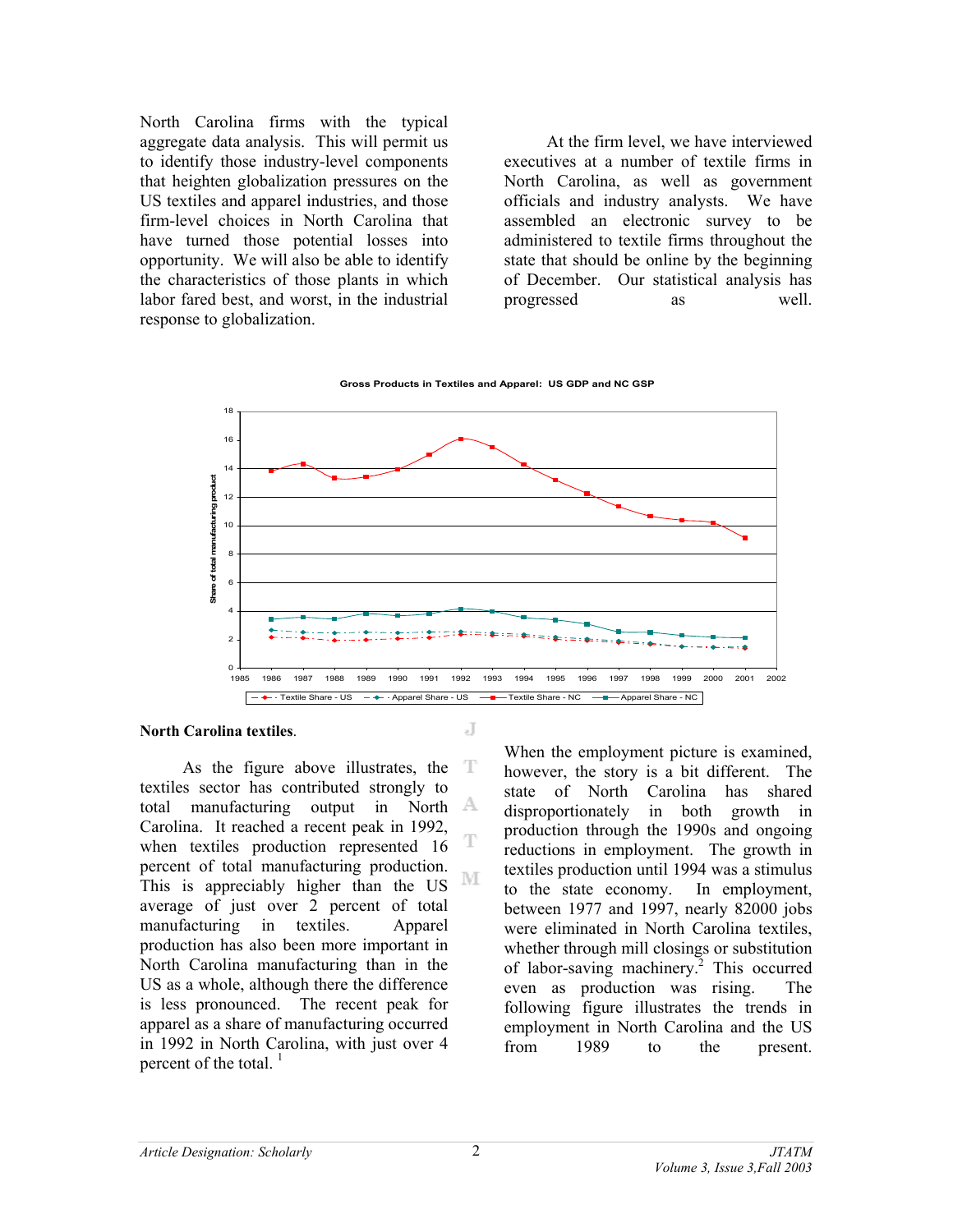**Employment Shares in Textiles and Apparel: NC and US**



This was, however, only the beginning: since 1997 the rate of job elimination has accelerated. From 1997 to 2002 over 100,000 jobs were eliminated in the textile industry in North Carolina, as the above figure indicates. $3$  Nearly 70,000 jobs were eliminated during the same period in the apparel industry in North Carolina. While the industries remain a substantial part of the North Carolina economy, their contributions are greatly reduced relative to the 1970s.

Manufacturing employment has been A declining in the US since the 1980s. There is an indication, once again, that 1992 was a watershed year: textiles and apparel employment began a decline in that year M relative to manufacturing at the national level, but the decline is even more pronounced in North Carolina.

In this research project, we investigate the causes of this decline. It is common to attribute the negative impact to competition from foreign imports, but this may be too easy an out: there are many other possible explanations.

For the period since 1988, we can examine as well the capacity utilization of productive facilities in the US. We observe imports rising in all the textiles sectors as a share of consumption; could this be because the sector had insufficient capacity to provide consumers with the goods? As the following diagram indicates, this may have been the case in the early 1990s. If we take the manufacturing sector in aggregate as the benchmark, it is evident that from 1989 through 1994 the capacity utilization in fabrics, textiles and apparel subsectors were all in excess of the benchmark

An inability to further expand use of existing capacity could well lead to purchase of imported substitutes. From 1995 on, however, this argument holds less water. From 1995 to 1997, the manufacturing sector as a whole shifted to a lower but stable level of capacity utilization; the textiles sector did so as well. In 1998 there was a dip in capacity utilization that appears to originate in the textiles and apparel sectors; apparel is hardest hit, with textiles and fabrics also suffering significant downturns. (Manufacturing turns down as well, but that seems to be explained by the slump in textiles and apparel.)

T

T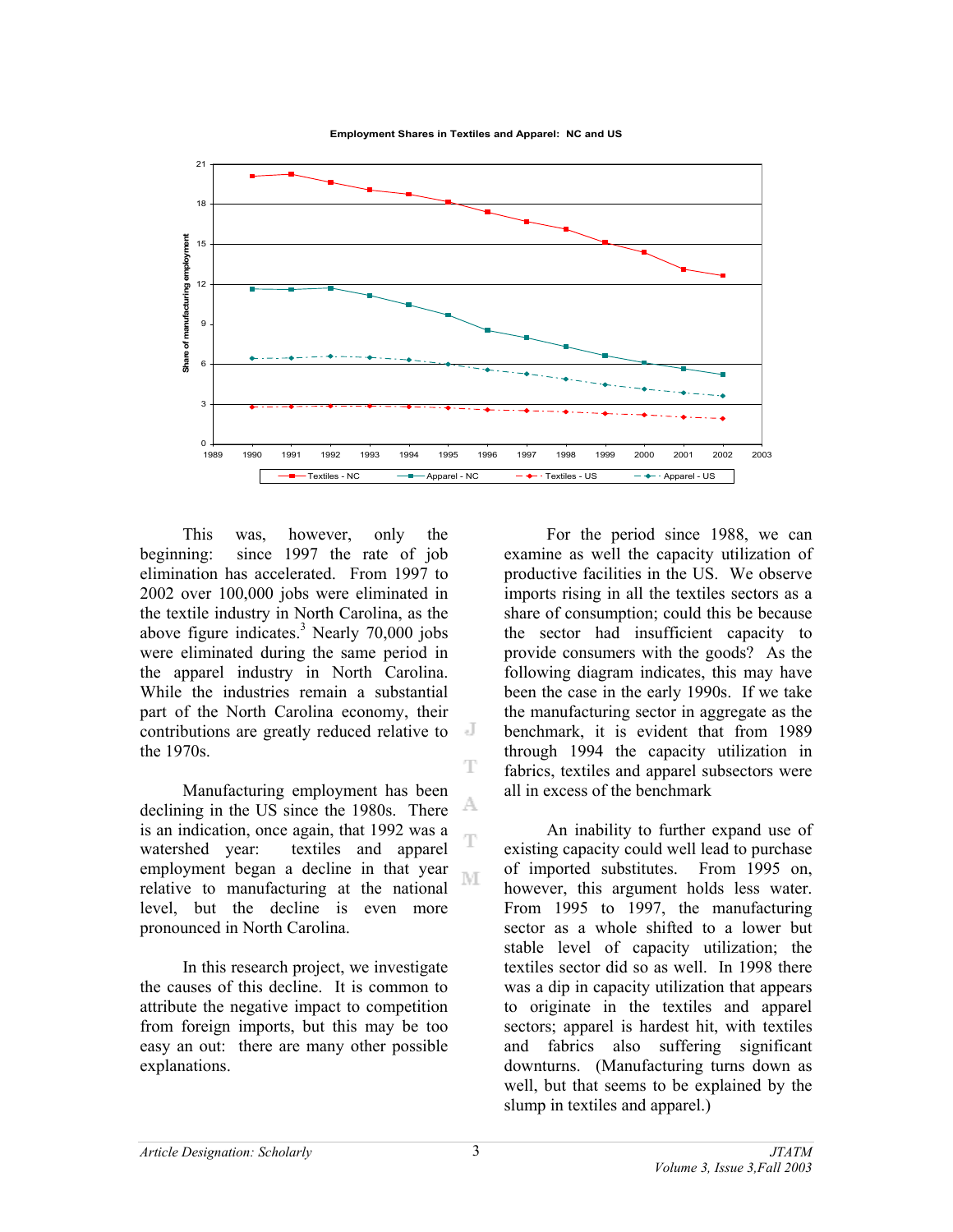Capacity utilization recovers somewhat in 1999, but slumps again in 2000 and 2001.

Here the slump in manufacturing-wide, with textiles, fabrics and apparel all mirroring that general downturn. By the end of the period, capacity utilization in manufacturing has slumped by 14 percentage points, apparel has lost 16 points, and textiles has lost 18 points, all in comparison with 1989.<br>Especially since 1997, the import Especially since 1997, the import penetration is not in response to excess demand – something else is at work.

Three (sets of) events are cited as causing this downturn. First, an agreement was reached in 1995 to phase out the Agreement on Textiles and Clothing by

2005. The quotas were to be phased out slowly, but the timetable was clear – by 2005 the quotas would be removed. Second, the NAFTA agreement came into being in 1994 with the addition of Mexico to the existing US-Canada free trade area. NAFTA, in concert with the Caribbean Basin Initiative and other bilateral free-trade agreements, opened the door to tariff-free trade with developing countries. Third, the Mexican peso experienced a sharp depreciation relative to the US dollar in late 1994, followed by the "Asian crisis" depreciations of the Thai baht, the Korean won, and other currencies in 1997. These depreciations greatly reduced the cost of outsourcing production to the affected Asian nations.





## **"Churning" in the North Carolina textiles sector.**

The textiles sector in North Carolina has been characterized by substantial turnover since 1950. The sector at the beginning could be characterized as quite

decentralized, with a large number of family-owned firms operating a single plant apiece. Over time the ownership of those plants was centralized into the hands of a smaller number of firms, and the plants themselves were re-engineered to be more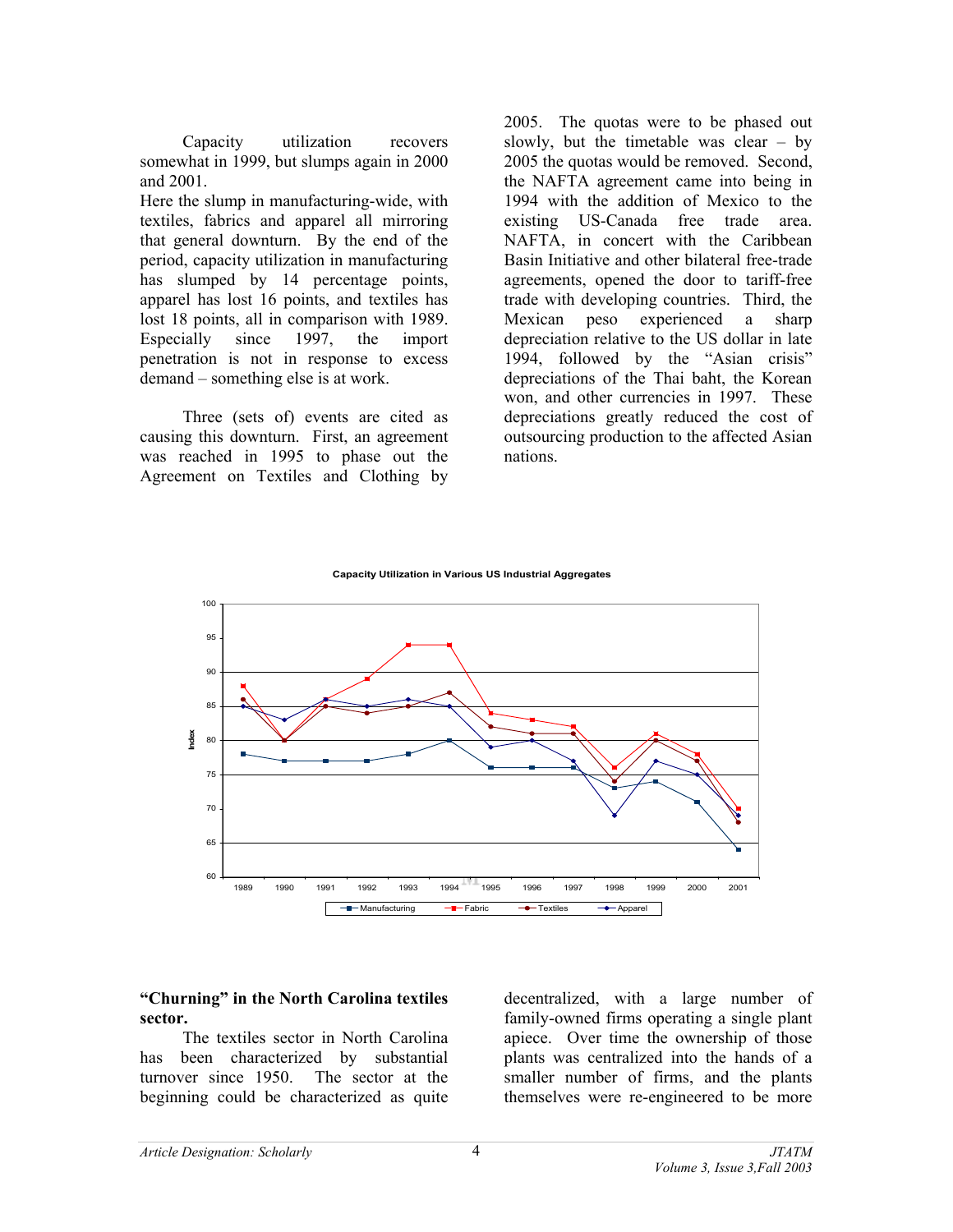labor-saving in production. The net result was modest growth in production on aggregate and substantial losses in employment. Productivity improved in the sector as the firms "balanced down" their workforce.

This dynamic can be seen in the evolution of firms listed in Davison's Textile Blue Book through the last 30 years. As Table 1 indicates, the number of firms in operation in North Carolina dropped by 18 percent (from 1271 to 1042) over that quarter-century. Those totals fail to illustrate, however, the tremendous turnover in activity. Between 1975 and 1980, for example, 371 operations went out of

business while 199 operations opened.<sup>4</sup> In each five-year period, the percent of operations closing down or going under new management was between 20 and 30 percent. The percent of new operations was much more volatile, running from 16 to 40 percent of existing operations. Much of this "churning" was due to firms selling off lowperforming plants to competing firms: the turnover then is visible only in examining the ownership at the plant level. However, net exit must involve the shuttering of plants, while net entry represents the bringing online of capacity unused in the previous period. Only 29 percent of the 1975 operations are still active under the same management in 2000.

|  |  | Table 1: Firm Entry and Exit: North Carolina Textile Sector |  |
|--|--|-------------------------------------------------------------|--|
|  |  |                                                             |  |

|                        | 1975   | 1980  | 1985      | 1990  | 1995   | 2000 |
|------------------------|--------|-------|-----------|-------|--------|------|
| Textile<br>Operations  | 1271   | 1100  | 1027      | 1221  | 1157   | 1042 |
|                        |        |       |           |       |        |      |
| Operations<br>exiting  | 371    | 268   | 224       | 329   | 416    |      |
| Operations<br>entering | 199    | 195   | 418       | 265   | 301    |      |
| Net entry              | $-172$ | $-73$ | $+194$    | $-64$ | $-115$ |      |
|                        |        |       |           |       |        |      |
| Percent<br>exiting     |        | 29    | 24<br>eJ. | 22    | 27     | 36   |
| Percent<br>entering    |        | 16    | 18<br>T   | 40    | 22     | 26   |

T

Source: Davison's Textile Blue Books for 1975, 1980, 1985, 1990, 1995, 2000.

 The churning that goes on in ownership of textile operations becomes evident when the multi-plant corporations of 1975 and M 2000 are compared. Table 2 provides the complete list of corporations with four or more operations in the state in those two years.<sup>5</sup> It is evident in comparing the two lists that some of the big names in 1975 have dropped away (e.g., Klopman Mills), while others (e.g., American & Efird) have maintained their position in both lists. It is also evident that there is a greater degree of concentration of operations in 1975 than in

2000: the top 23 corporations controlled 204 operations in 1975, while a different group of 27 corporations only control 166 operations in 2000. This smaller number of plants in the later period is not an indication of reduced capacity, however; the productivity of each of these operations is much greater than in 1975.

In 1975, there were 1004 firms represented among textile operations, and 93 of these were multi-plant firms. In 2000 there were 802 firms represented, and 136 of these were multi-plant.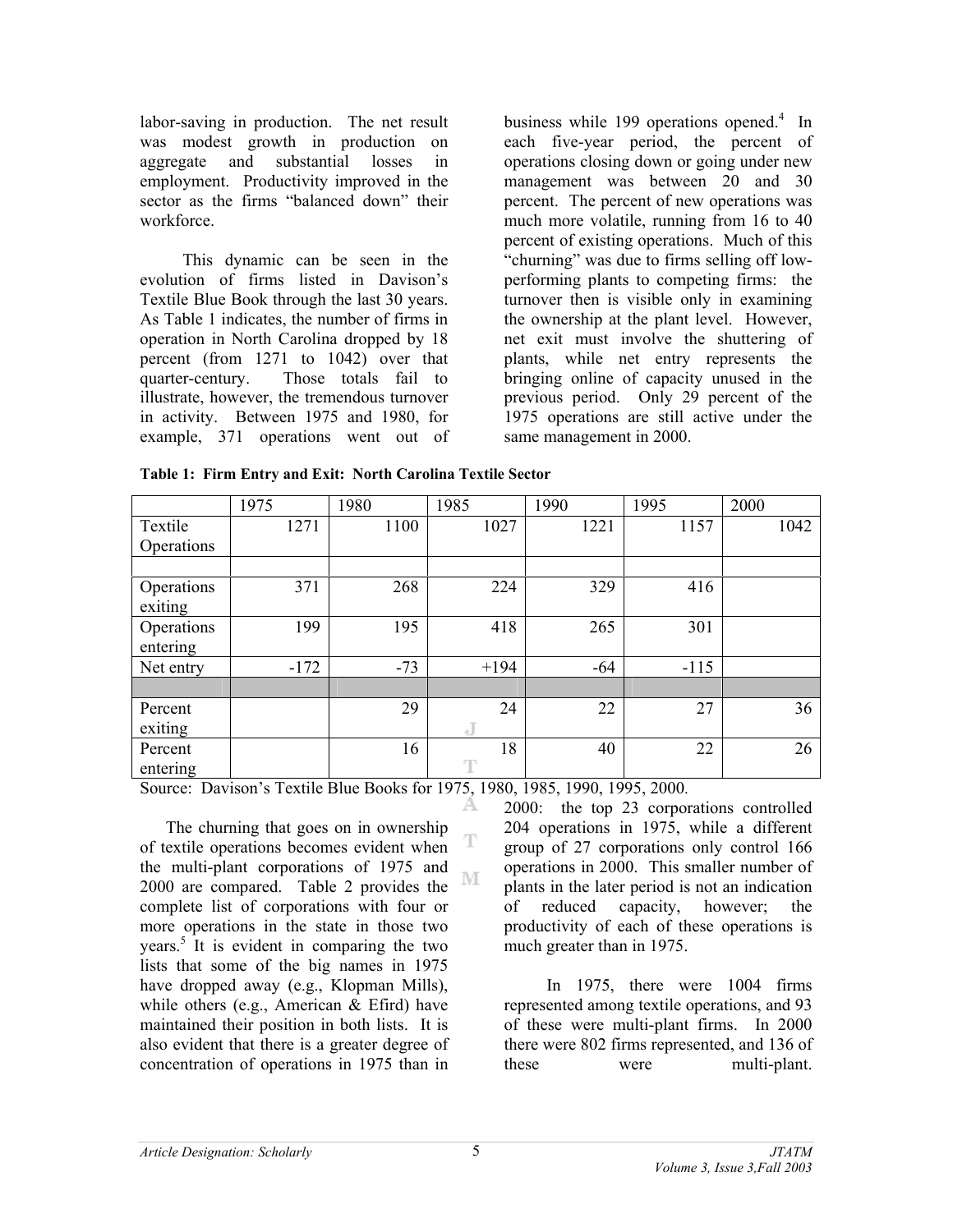#### **Multi-plant Textile Operations in North Carolina**

| 1975                             |                |   | 2000                               |                          |
|----------------------------------|----------------|---|------------------------------------|--------------------------|
| J.P. Stevens                     | 26             |   | Parkdale Mills, Inc.               | 22                       |
| <b>Fieldcrest Mills</b>          | 18             |   | Carolina Mills, Inc.               | 12                       |
| Klopman Mills                    | 16             |   | American & Efird, Inc.             | 11                       |
| Cone Mills Corp.                 | 15             |   | Guilford Mills, Inc.               | 8                        |
| <b>Cannon Mills</b>              | 14             |   | Pillowtex Corp.                    | $8\,$                    |
| Burlington Industries, Inc.      | 12             |   | R.L. Stowe Mills, Inc.             | $\overline{7}$           |
| <b>Burlington Madison</b>        | 11             |   | <b>Burlington House Fabrics</b>    | 6                        |
| American & Efird, Inc.           | 10             |   | Galey & Lord, Inc.                 | 6                        |
| Carolina Mills, Inc.             | 9              |   | Mastercraft Fabrics LLC.           | 6                        |
| Collins & Aikman Corp.           | 9              |   | Unifi, Inc.                        | 6                        |
| <b>Burlington House</b>          | $\tau$         |   | Charles Craft, Inc.                | 5                        |
| Galey & Lord, Inc.               | $\overline{7}$ |   | Collins & Aikman Corp.             | 5                        |
| <b>Adams Millis Corporation</b>  | 6              |   | Cone Mills Corp.                   | 5                        |
| Texfi Industries, Inc.           | 6              |   | Sara Lee Sock Company              | 5                        |
| Beaunit, Inc.                    | 5              |   | WestPoint Stevens Inc.             | 5                        |
| Dixie Yarns                      | 5              |   | Wiscassett Mills Company           | 5                        |
| <b>Belmont Heritage</b>          | $\overline{4}$ |   | Alamac Knit Fabrics, Inc.          | $\overline{4}$           |
| Glen Raven Mills, Inc.           | $\overline{4}$ |   | Brown Wooten Mills, Inc.           | $\overline{4}$           |
| Kayser-Roth Hosiery, Inc.        | $\overline{4}$ |   | <b>Burlington Performance Wear</b> | 4                        |
| Kendall Co.                      | $\overline{4}$ |   | Candor Hosiery Mills, Inc.         | $\overline{4}$           |
| Knit-Away                        | $\overline{4}$ |   | Kayser-Roth Hosiery, Inc.          | 4                        |
| National Spinning Co., Inc.      | $\overline{4}$ |   | Mayo Yarns, Inc.                   | $\overline{4}$           |
| <b>Reeves Brothers</b>           | $\overline{4}$ |   | National Spinning Co., Inc.        | $\overline{\mathcal{A}}$ |
|                                  |                |   | National Textiles, LLC.            | $\overline{4}$           |
|                                  |                |   | Shelby Yarn Company                | $\overline{4}$           |
|                                  |                | J | Shuford Mills, Inc.                | $\overline{4}$           |
|                                  |                |   | Tuscarora Yarns, Inc.              | 4                        |
| <b>Total for 23 corporations</b> | 204            |   | <b>Total for 27 corporations</b>   | 166                      |

A

Source: Davison's Textile Blue Books for 1975 and 2000.

#### **Business strategies**.

 $\mathbb T$ In our interviews, we have talked with executives from a number of the larger textile and hosiery corporations. Their responses to international competition have been quite individual to the firm, but they can be summarized in the following six strategies:

- No longer profitable, in short run or long run – liquidate business.
- No longer profitable in long run continue operations only long

enough to "harvest" the value of productive assets.

- Not profitable in short run, but potentially in long run: outsource production for the short run, acting as intermediary for foreign suppliers.
- Increased profitability through increased capital investment.
- (For businesses with many current or potential products) Re-orientation of business away from those products facing most severe competition toward those with least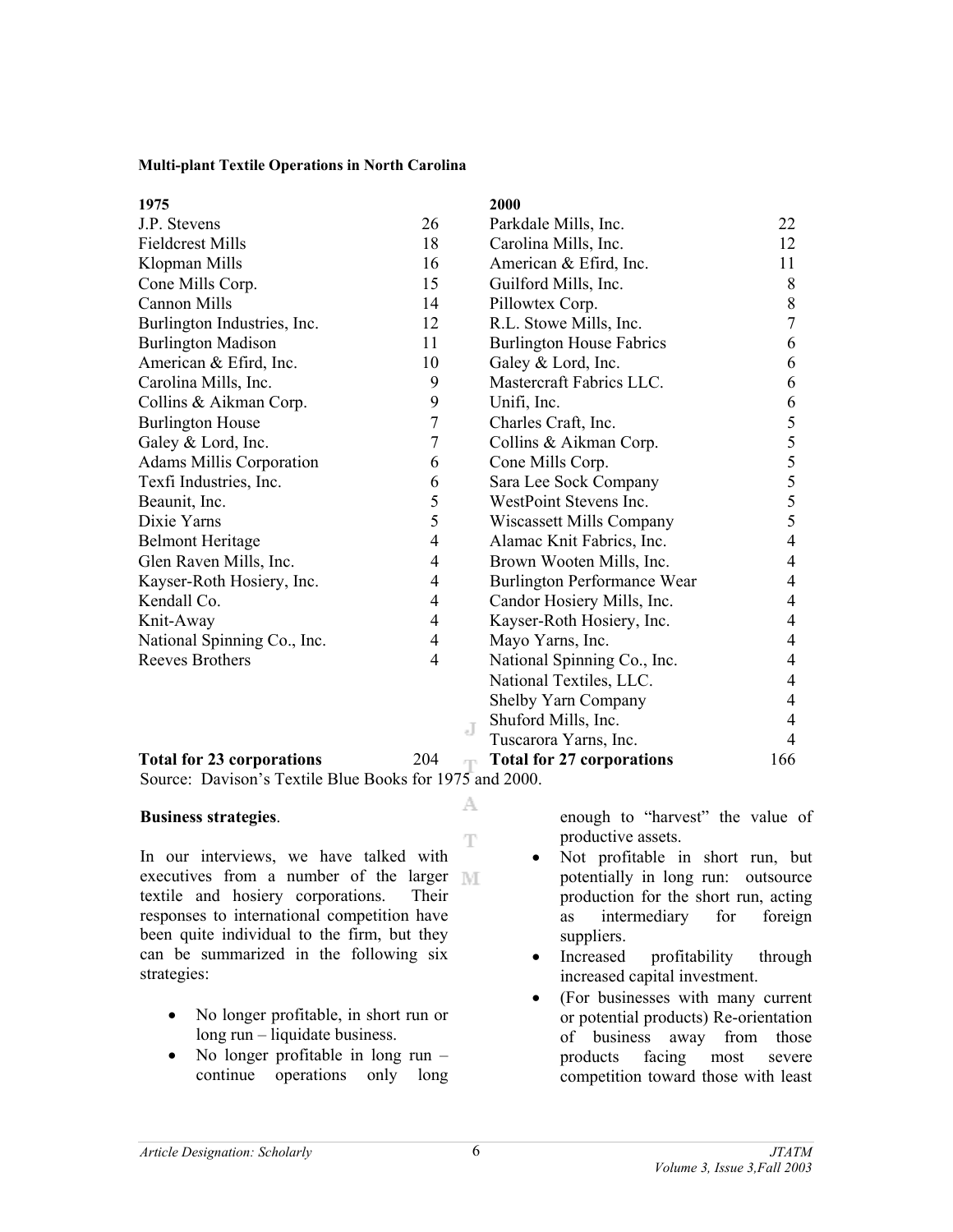competition (and greatest possibility of profit).

It is evident from this list that only one strategy is explicitly keyed upon international competitors. While it is common among all executives to attribute their less profitable operations at present to the impact of foreign competition (as one executive put it, "The answer is China, China, China"), at least some of the impact is self-inflicted. For example, with Pillowtex, the cost disadvantage was in part due to the large debt service payments necessary to retire debt issued when Fieldcrest-Cannon was absorbed in 1997.

## **Identifying the causes in difference of response**.

Crucial distinctions in understanding the impact of import competition on textiles producers:

- (1) The type of product. Products in this industry range from the commodity – undyed white yarn, white cotton socks, Tshirts – to the unique product. The fiercest import competition has come in commodity goods, while those with unique  $\mathbb{J}$ products are somewhat insulated from that competition.
- A (2) The product purchaser. The industry can be divided into two  $\mathbb{T}^{\mathbb{N}}$ categories of products: those used as inputs by the textile and **IVE** apparel industries, and those sold directly to wholesalers and retailers for consumer use. Those producing for consumer use (e.g., hosiery) face import competition as usually characterized – a foreign producer makes a substitute good available to wholesalers and retailers. Those producing inputs to downstream production (e.g., yarn, sheeting,

non-woven products) may not face import competition at all – rather, they face the loss of their traditional market as the downstream producer is unable to compete with foreign competitors and thus shuts down.

We have discovered from our interviews and from study of the Davisons data that the first point is not limited to foreign competition. The domestic competition in these "commodity" products has been fierce as well. Much of the "churning" in ownership of NC textile firms has occurred in these products, as higher-cost family firms were absorbed by lower-cost domestic competitors. This is a source of frustration for those competitors; they believe that they won the competition, and then found themselves facing a new group of competitors on whom their old strategies did not work.

The strategy for dealing with domestic competitors has been quite simple: modernize your own firm with labor-saving technology. Charge lower prices for your goods, allowing you a small profit and leaving your competitors in a losing position. Then buy the competitor and modernize it in similar fashion. We call this the Kimbrell approach, evident in the growth of Parkdale Mills.<sup>6</sup> It typically generates a concentration of the industry into fewer firms, with the same or slightly increased output but with reduced employment. Due to this, the successful firms throughout the 1990s were the ones that aggressively introduced new technology. Those firms not absorbed by others in this competition followed the same lead in terms of modernization of technology, so that the sector as a whole shed jobs continuously.

A cornerstone of success in American textile companies before the late 1990s was the emphasis on manufacturing: the best US firms showcased world-class production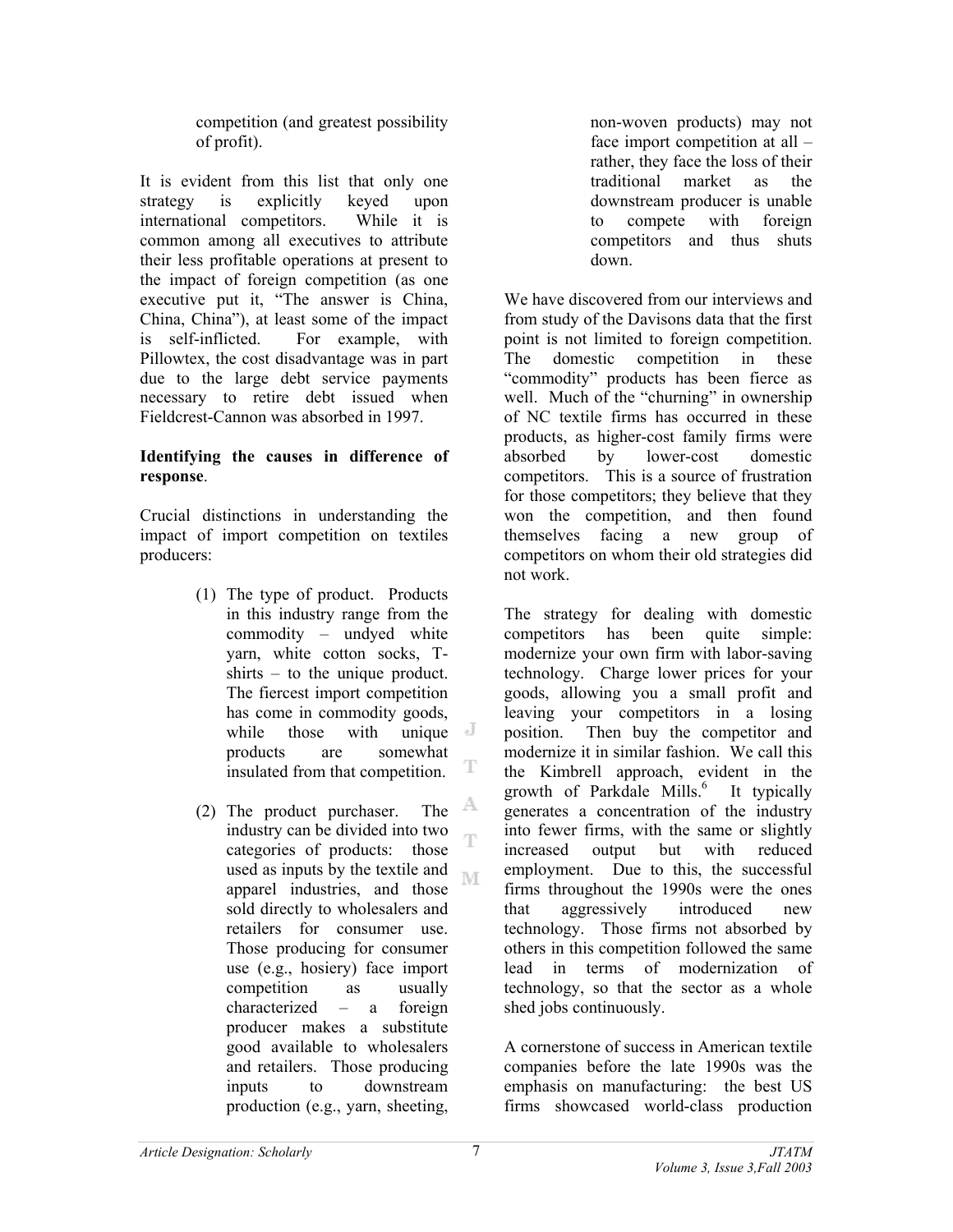skills. For the future, this talent in production must be combined with worldclass skills in marketing and management. US companies are fighting a losing battle in world markets for homogeneous goods, since that battle is waged on lowest delivered cost. We expect US textile companies that survive and thrive to be characterized by significant skill in marketing, including development of business alliances, brand recognition, market segmentation, and related marketing activities. The challenge for US textile companies will be to develop significant strength and flexibility in marketing without sacrificing the high quality-low cost combination that characterizes the industry at present.

## **Ten Lessons**.

We can summarize our learnings from interviews in the industry to the following ten lessons.

### Lesson 1: **What comes around, goes around.**

 The textiles industry moved to North Carolina from the Northeast at the beginning of the  $20<sup>th</sup>$  Century. The pre-eminent reason: the availability of workers with skills matching the needs of the industry at a wage below that paid in the Northeast.

A The recent shift of production from North Carolina to Mexico, the Caribbean Ŧ Basin, South-East Asia and China has been in response to these same market forces. M There is no avoiding this basic fact: that for the skills necessary in textiles production, US labor receives higher relative compensation than does labor in these other countries.

We call the process "globalization" this time around because advances in communication and transportation have largely negated the "natural protection" afforded US business by our geographic isolation

### Lesson 2. **The textiles sector in the US has been losing jobs for 50 years**.

 While we've taken special notice of the job loss in textiles in recent years, it is the case that textiles employment has been falling since 1950. Employment fell, even as output rose, due to technological improvements in the sector. This was a natural feature of the evolution of the sector, as producers matched capital complexity to the increasing skills of the workforce. Adding labor-saving machines was a costreducing strategy for competition with other domestic firms.

# Lesson 3: **Efficiency is important**.

 The textiles industry in North Carolina has been characterized from its beginning by churning: family firms come into being, and go out of being. Between 1975 and 2000, the number of plants in operation was reduced by 18 percent, but of those plants in operation in 2000, only 29 percent were in operation under the same management in 1975.

Those who stay the course are the lowest-cost producers. If we define efficiency as producing a given value of output with the lowest cost of inputs, the efficient firms in the US over the last quarter century were able to capture market share – largely from other US firms. This is especially evident for those producers in largely homogeneous goods – basic yarn, hosiery, broadcloth.

# Lesson 4: **Efficiency isn't enough**.

 In the old days, when clothing was made in the USA, a low-cost textiles producer was able to stay in business supplying yarn or cloth to US-based apparel producers. At that time, the transportationcost advantage lay with the US producers, since any foreign producer hoping to break into the supply stream would have to pay the shipping costs in addition to production costs.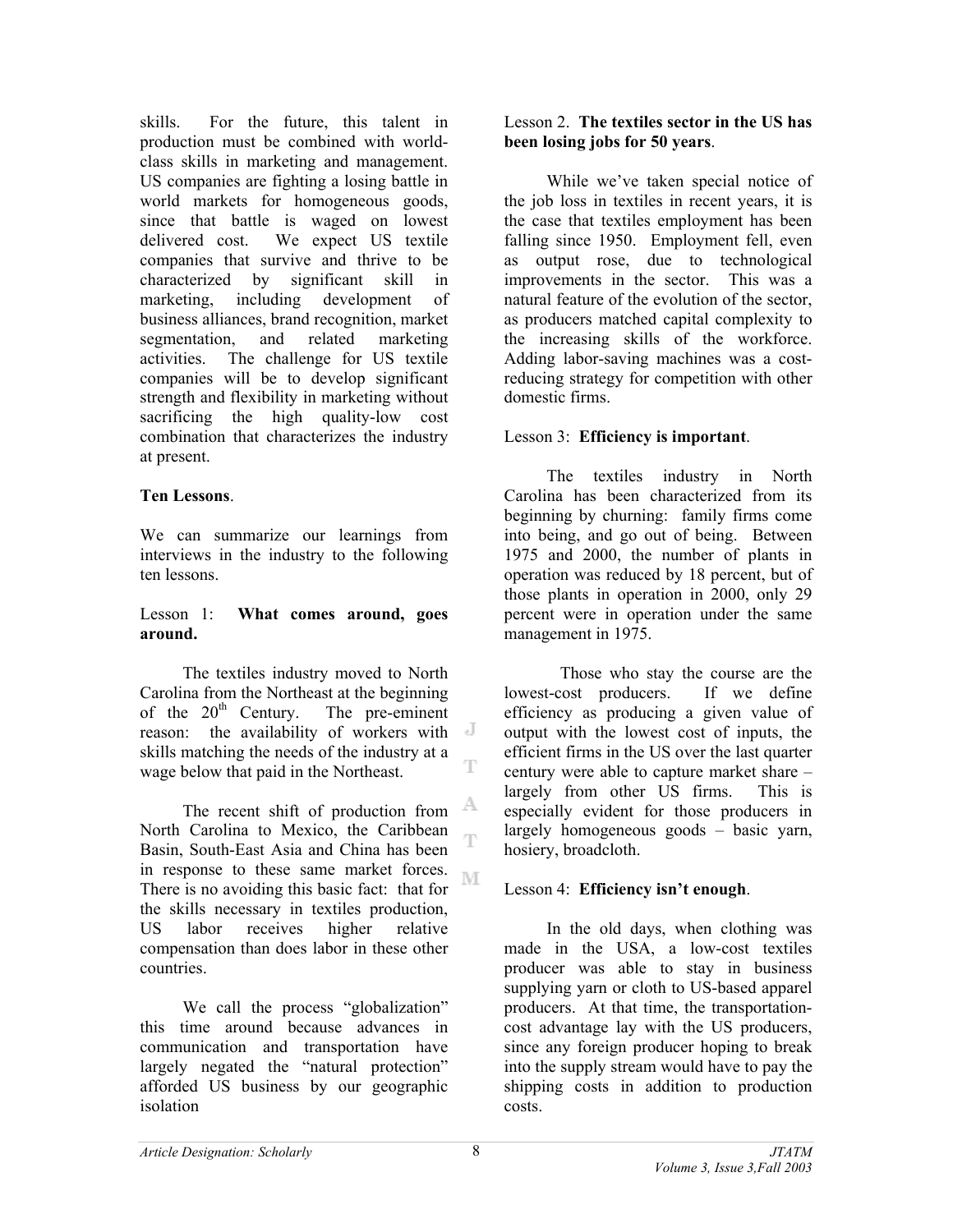These days, the apparel business is in large part offshore. The transportation-cost advantage now belongs to the foreign firms, since US textiles wishing to break into the supply stream have to ship their product offshore. US firms wishing to maintain a share of the market must go beyond manufacturing to marketing – to downstream producers and also to the consumer market.

 Foreign producers have staked out a powerful competitive position in what we might call "plain vanilla" textiles. Successful US textile firms are those that have established the advantages of their products over those "plain vanilla" competitors. The advantages may be in unique characteristics of the textiles, in the speed responding to customers' orders, or in an ancillary customer services that make the supplier invaluable.

## Lesson 5: **The "Winner's Curse" leaves large textiles firms at a disadvantage**.

 The "Winner's Curse" is a notion straight from the theory of auctions (like Ebay). The winner is cursed because she almost certainly paid too much to win the auction. If there are many bidders for an item, the winner is the most optimistic about the resale value of the object. T

This is pertinent for textile firms. A During the 1980s and 1990s, large textile firms were subject either to leveraged T buyouts or mergers – and these transfers of ownership were often contested (as in an M auction). The winning bid was supported by the most optimistic valuation of the future profit stream attached to the plant. That optimistic valuation was converted into debt to complete the purchase, and servicing the debt became the responsibility of the plant's managers. The Cannon and Fieldcrest plants involved in the recent Pillowtex closure were first taken private in a leveraged buyout in the 1980s, and then merged in 1985. Pillowtex came around in 1997 to purchase the merged business at a

price acceptable under the optimistic scenario that economic growth continue indefinitely at the mid-1990s rate. As we have seen, that "rosy scenario" did not play out.

## Lesson 6. **Wal-mart changes everything.**

The retailing revolution led by Walmart, and joined by other major retailers, has changed the dynamics of contracting in the apparel and textiles sectors. There are two features to note:

- o Wal-mart's approach to product purchase has been different from that of department stores: rather than specify the details of the garment's components, its buyers have simply said: "Here's the garment. Duplicate it for us." The bidders are left to their own devices in assembling the garments. Those with the tightest inter-plant ties and the lowest intermediation costs will be at an advantage. Asian "jobbers" have developed networks more rapidly to provide this service.
- o Wal-mart outsources the design of its product departments. It will ask a major supplier, for example in hosiery, to put together a plan for stocking its shelves with the supplier's product – and the products of the suppliers' competitors. Firms able to provide this service competently remain major suppliers, while those who cannot become residual suppliers.

## Lesson 7. **Foreign producers are formidable competitors**.

China is only the most recent international competitor for the textiles industry. In previous waves the Four Tigers, and then Mexico and the Caribbean Basin, were viable sources of textiles product for the US market. The international presence in the US market has grown in bursts. There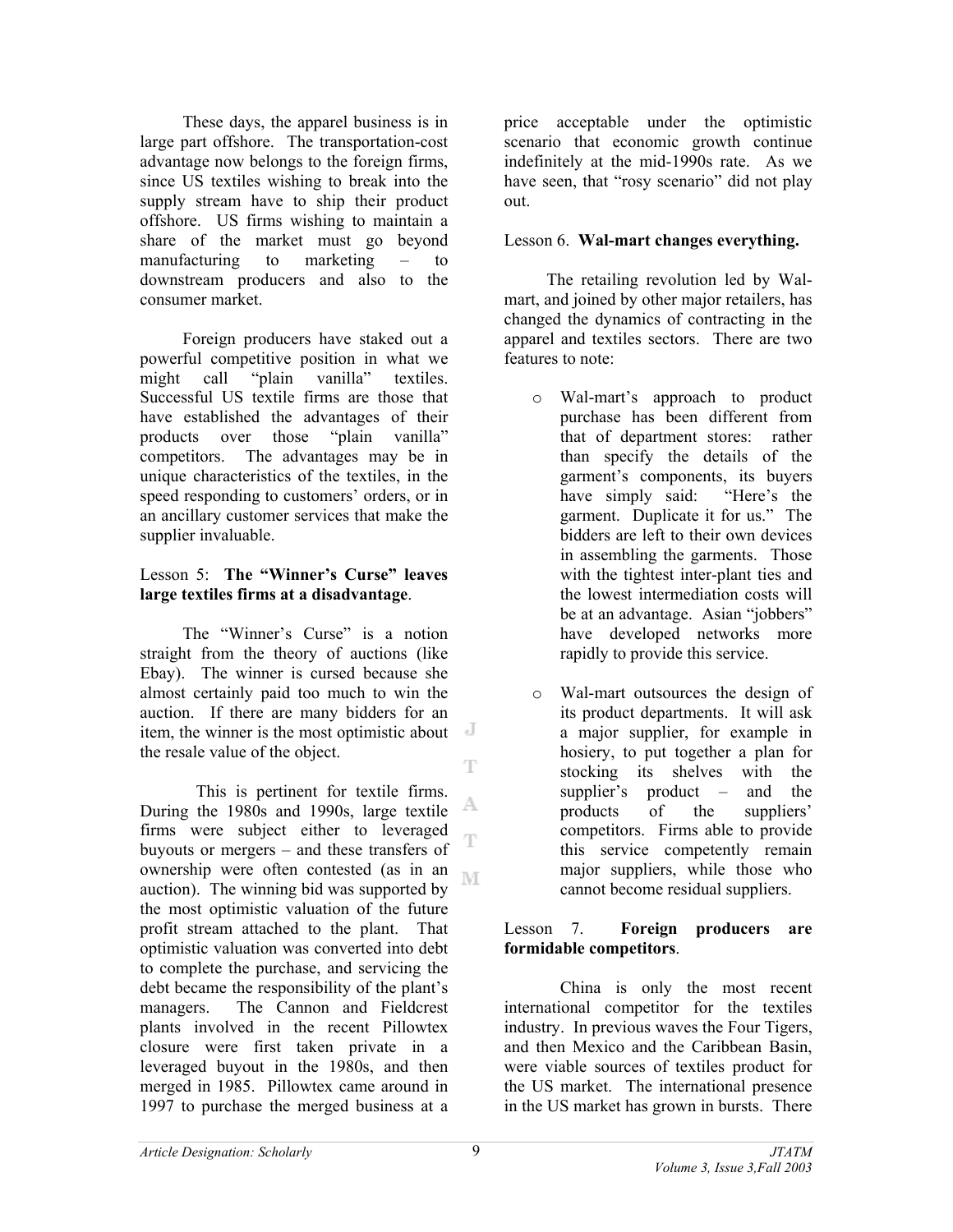has apparently been a presumption on buyers' part that the US product is preferred, but during booming production periods the US productive capacity becomes insufficient. Purchasers have turned to foreign suppliers for the residual. Then, when the market downturn occurs, the foreign suppliers maintain their market niche while demand for product from the US producers is cut back.

### Lesson 8. **The removal of quotas under the ATC is not the end of protection for domestic industry.**

 Quotas on all textiles imports will be phased out by 2005 if legislation follows the timetable agreed within the WTO framework in 1995. Protection will remain, however, in the form of ad valorem tariffs that add roughly 20 percent to the cost of foreign textiles imported into the US. The free-trade-area status for Mexico and the Caribbean Basin will continue to ensure those countries favored access to the US market.

## Lesson 9. **Successful firms see beyond the production floor**.

The successful textiles firms in the current economic environment are those that recognize their place in the supply channel т and work with upstream and downstream firms to ensure a seamless hand-over of A. product.

The traditional model of textile and apparel production has relied upon jobbers – ľΜ these coordinated the delivery of product from upstream firm to downstream producer, all along the supply channel. Jobbers are becoming extinct in the US, and successful textile firms are assuming their role. Inventory management and boutique design are not traditional roles for the textile firm, but they have become vital services of successful firms.

#### Lesson 10. **In a competitive world, access to financing can be a formidable advantage.**

Let's distinguish two types of financing – financing for takeovers (acquisition capital) and financing for daily operations (working capital). The presence of the first has been a contributor to some of the most publicized failures, while the absence of the second has led to many of the unpublicized shutdowns.

## **Conclusions.**

"Conclusion" is too strong a term to describe what we have learned about the adjustment of the textile industry to the changing global environment. Our "conclusions" are really a summary of what we currently see as the critical aspects of the adjustment process. We summarize below our "ways forward" and our views of "dead ends" for firms in the textile industry.

**Ways forward**. The nature of successful firm response to these changes in the global environment is different for large and small firms. Small firms, without the resources to diversify, will face an expensive road ahead: either accept a new role in the industry as residual supplier (i.e., short runs on short notice to fill gaps in inventories) or invest in innovation to create a stable niche product or process. The new philosophy cannot be "if you spin it, they will come".

Large firms, with resources to diversify, will also face an expensive road ahead. Their road, however, will include different branches. The possibility of becoming a residual supplier is precluded by their size. (One executive told us "We're too big to be a niche player.") The old production style is no longer a viable road. These firms must integrate US production into an international supply structure, playing upon the strengths of their US facilities while integrating the strengths of foreign facilities as well. They must also reach out beyond their core competencies and develop services to upstream suppliers and downstream users. The loss of the downstream US-based apparel industry has

T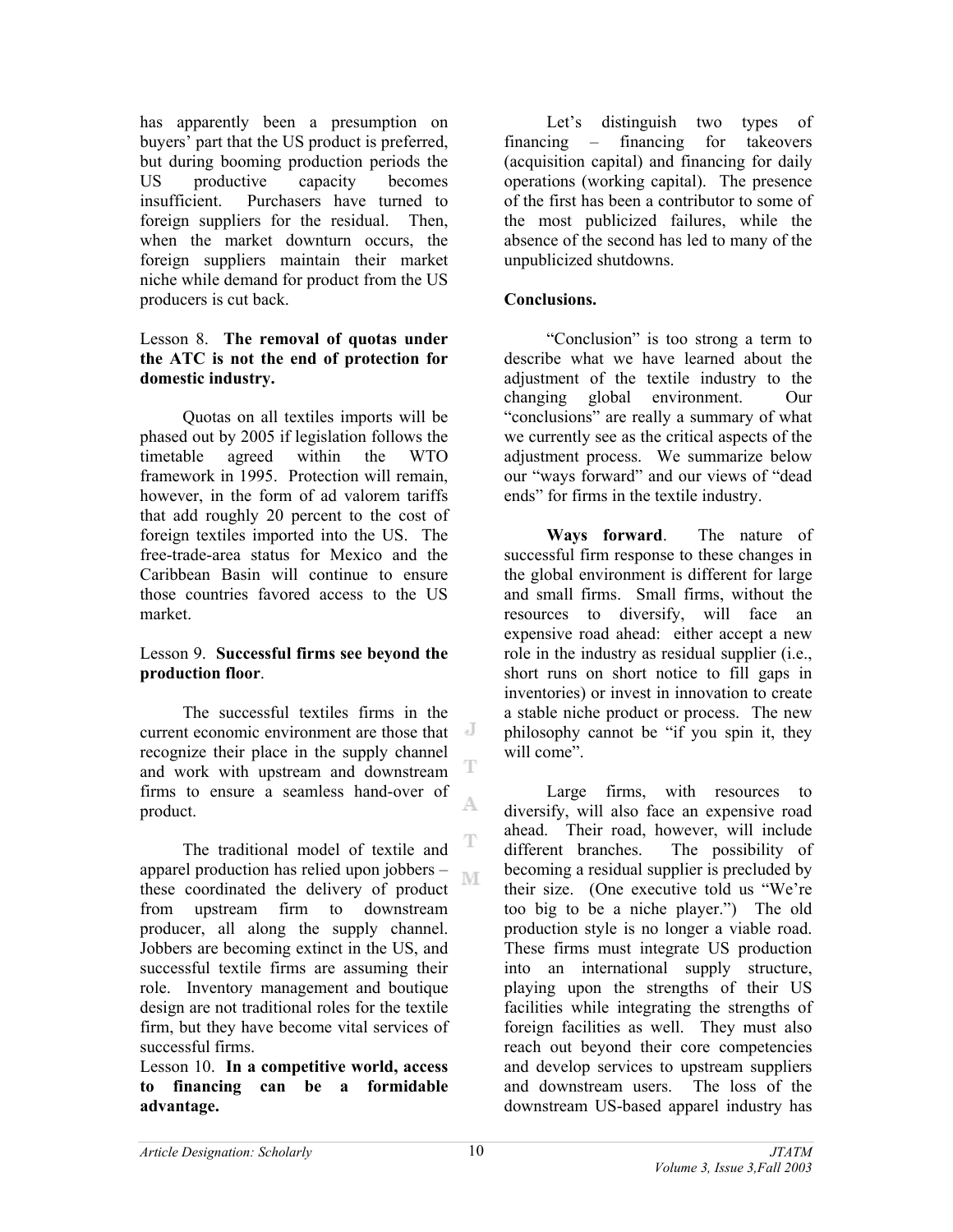been a sizeable blow to "business as usual" in the US. The textile producers must forge new links to the downstream producers. Product innovation is an excellent, though expensive, way to cement those links.

One of us posed the current problems of US yarn producers to the entire first-year MBA class at UNC-Chapel Hill, and asked students to calculate (based on overall market data) the relative advantages of several forward-looking strategies to a generic large textile producer. The vast majority argued that acquisition of foreign manufacturing capacity was a profitable strategy, and produced sensible quantitative analysis backing their view. While some thought it advisable to shut down US operations, most believed there were substantial advantages to maintaining US production capacity, even if it were smaller than current capacity. The results of this exercise are consistent with decisions being taken by senior management of large textile companies in different parts of the textile complex. US textile companies who do not enjoy a strong position in a niche market seem likely to face substantial additional challenges relative to firms that can adjust among plants in multiple locations. Firms who choose this path are more likely to survive in the long run, which is certainly positive news for workers at these firms. T

 **Dead Ends.** The future of the US A textile industry lies in reinvention. Some of this reinvention may involve news products T and processes, but much will be the development of new skills and business M models in the industry. The business world has changed dramatically in the past dozen years, and success in the business world, whether in textiles or in other industries, has demanded flexibility and adaptation among managers and employees of U.S. companies.

We are skeptical that demands for trade barriers hold substantial long-term promise. There is fairly strong evidence being developed across multiple industries and countries that firms that participate in

international markets have substantially higher productivity than domestic-only companies (See Lesson 3 on the importance of efficiency). It is important to have all parties to trade agreements abide by their commitments and to recognize that implementing trade agreements requires real resources. The long-run consequences of competition, whether from domestic or foreign-owned companies, are very positive, and inhibiting the adjustments occasioned by competition should be undertaken with great caution. There is fairly clear evidence that competition in well-functioning markets produces stronger companies, better products, and great benefits to consumers, principally through lower prices. Anticompetitive behavior is anathema to society, whether it involves domestic or foreignowned companies, and it calls for appropriate responses from elected and appointed government officials. In the end, we think it is better to bet on the skill, flexibility, and adjustment of US companies to a new business environment.

## **Footnotes**

- 1. Production information from the Census of Manufactures (every 5 years, beginning in 1977) indicates that 1992 was also the peak year in both textiles and apparel production (in level, not as a share of manufacturing) for the US as a whole.
- 2. Bureau of Economic Analysis, US Department of Commerce.
- 3. US Bureau of Labor Statistics, State and Area Employment figures.
- 4. The term "operation" refers to the same ownership operating a facility in the same location in both years. The number of new firms will be less than the number of new operations, since existing firms can buy the facilities of failing competitors and re-open those facilities.
- 5. If the corporation listed a main office in North Carolina, that will